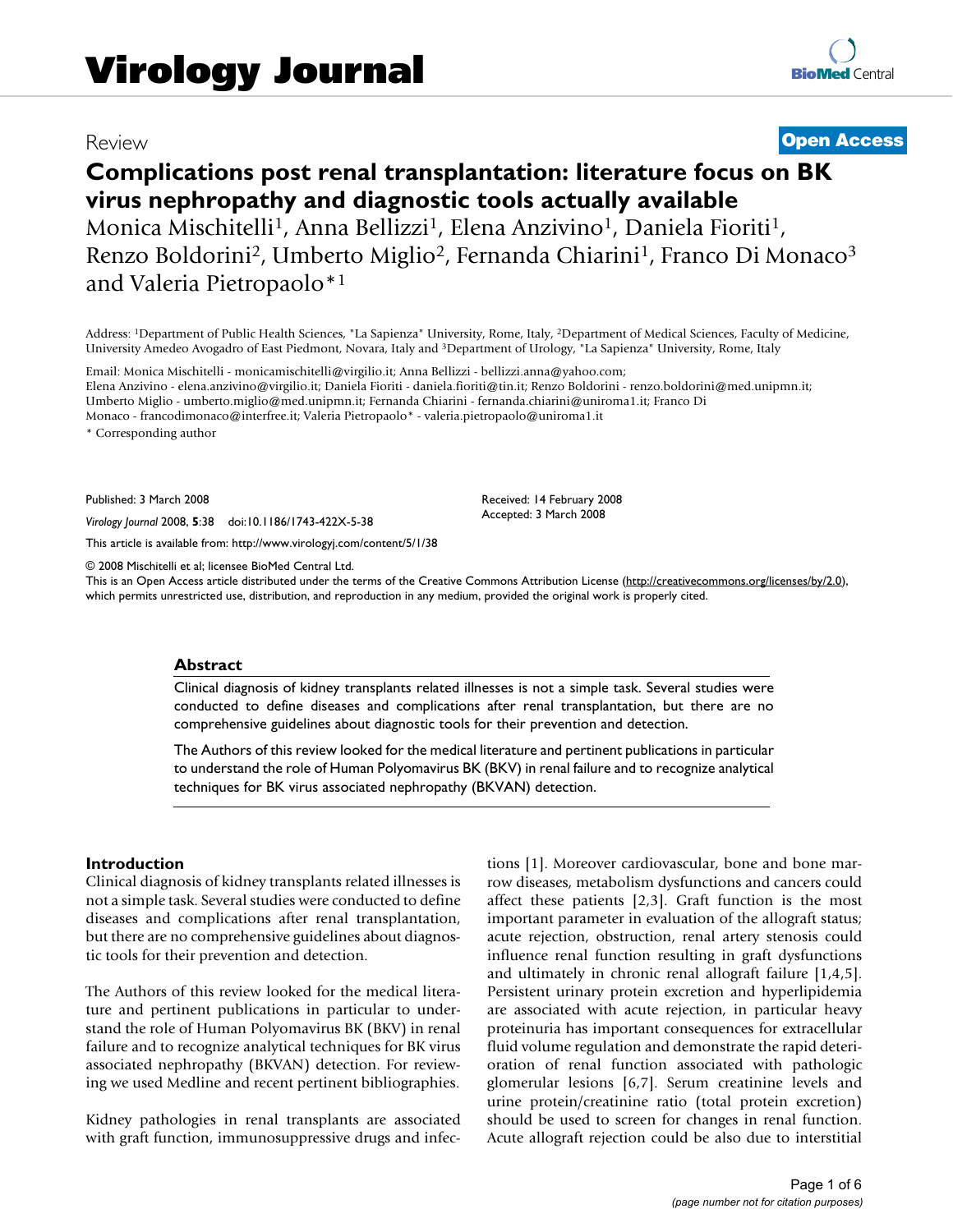infiltrates and mild tubulitis that unfortunately are clinically silent and could be detected only by immunohistochemistry (IHC) [1].

#### **Immunosuppression therapy**

The morbidity and mortality rates associated with renal transplantation and the use of immunosuppressive medications are high. Conventional immunosuppression is based on azathioprine, nevertheless, other immunosuppressive drugs, such as cyclosporine A (CsA), tacrolimus, sirolimus, mycophenolate-mofetil (MMF) and corticosteroids are used [1,8]. To reduce adverse effects of immunosuppressive therapies, it is strongly recommended to monitor routinely blood level of CsA, tacrolimus and sirolimus. The nephrotoxicity associated with azathioprine and MMF is monitored by assessing hemoglobin levels, hematocrit value and white blood cell counts at least weekly for months 1 to 2, every 2 week for months 3 to 4, monthly for months 4 to 12, and then every 3 to 6 months [1,8-12]. Finally toxicity related to corticosteroids is monitored periodically by controlling blood pressure, lipoprotein levels and blood glucose levels [8,11]. Compared with conventional immunosuppression with azathioprine, CsA reduced the incidence of acute rejection and prolonged graft survival but caused chronic tubulointerstitial atrophy and fibrosis that are difficult to distinguish from chronic allograft nephropathy attributable to other causes [1,13]. Instead the role of acute and chronic tacrolimus nephrotoxicity in graft failure is unclear. However the incidence of renal toxicity is roughly proportional to tacrolimus doses and its blood levels [14]. In the other hand sirolimus seems to be efficacious in preventing acute rejection when used in place of, or in combination with, CsA. However very few studies have been conducted to determine the relationship between blood levels of sirolimus and either acute rejection or toxicity [10]. Regarding azathioprine and MMF, hematologic and gastrointestinal toxicities are usually dose-related and respond to dose reductions [12]. Moreover MMF causes leukopenia in renal transplants. Finally clinical signs of corticosteroid toxicity, which are observed relatively soon after the initiation of prednisone treatment, include skin changes, hypertension, peptic ulcer disease and myopathy [8].

# **Human Poliomavirus BK and BKVAN**

Viral infections cause several complications in renal transplants that are closely related with the immunosuppressive therapy. On the basis of literature data, viruses implicated in graft failure we could number Varicella zoster, Cytomegalovirus, Influenza A and B, Hepatitis B and C and human Poliomavirus BK and JC [15-18]. In particular BK virus, described for the first time in a transplant recipient, has a remarkable tropism for the genitourinary tract, in fact BKVAN are recognized as an important cause of late allograft failure [19].

BKV is ubiquitous in human populations worldwide. BKV infects young children and the seroprevalence is 70%– 80% in adults [20,21]. Serologic surveys of populations, using hemagglutination inhibition assay for the detection of antibodies, indicate that seroconversion takes place early in life, at 5–7 years of age [20,21]. Primary infection is usually inapparent and only occasionally may be accompanied by mild respiratory illness or urinary tract disease. During primary infection viremia occurs and the virus spreads to several organs of the infected individual where it remains in a latent state. After the initial infection, the virus disseminates and establishes a persistent infection in the urinary tract and maybe in lymphocytes [20,22,23].

The complete genome of BKV contains 5,153 bp and it is functionally divided into three regions: the early, the late, and the transcriptional control region (TCR). The first region codes for the small and large T-antigens (t-Ag and T-Ag), the second region codes for the viral capsid proteins VP1-VP2-VP3 and agno-protein, and the last region (TCR) contains the transcriptional control elements for both "early" and "late" gene expression [24] Primary transcripts are required for viral replication, in particular T-Ag promotes unwinding of the double helix and recruitment of cellular proteins required for DNA synthesis whereas in non permissive cells it is involved in neoplastic transformation [24,25] (Fig. 1). Late transcripts encode for viral capside proteins and agnoprotein, that has a critical role in the regulation of viral gene expression and replication, and in the modulation of certain important host cell functions including cell cycle progression and DNA repair [26]. TCR contains the origin of replication and it is arbitrarily divided into four box alphabetically designated P, Q, R and S. These sequence blocks serve as regulatory regions, or enhancer elements believed to contain several transcription factor binding sites involved in the modulation of viral transcription [24,27,28]. It is not known that genetic alterations are essential for the pathogenesis associated with BKV after kidney transplantation, nevertheless BK-strains with rearranged TCR have been particularly described in subjects under immunosuppressive therapies [24,29,30]. In renal transplants BKV infection may be transmitted via the donor organ, may be acquired in the community or latent BKV could reactivate [31,32]. The incidence of allograft failure has ranged from 15 to 50% in affected individuals [33], but few data are available about BKVAN; it probably due to recent emerging of this disease as an important cause of allograft failure following renal transplantation. BKV urinary shedding of infected urothelial cells occurs in 10 to 60% of renal transplant recipients [34] and literature data suggest that prospective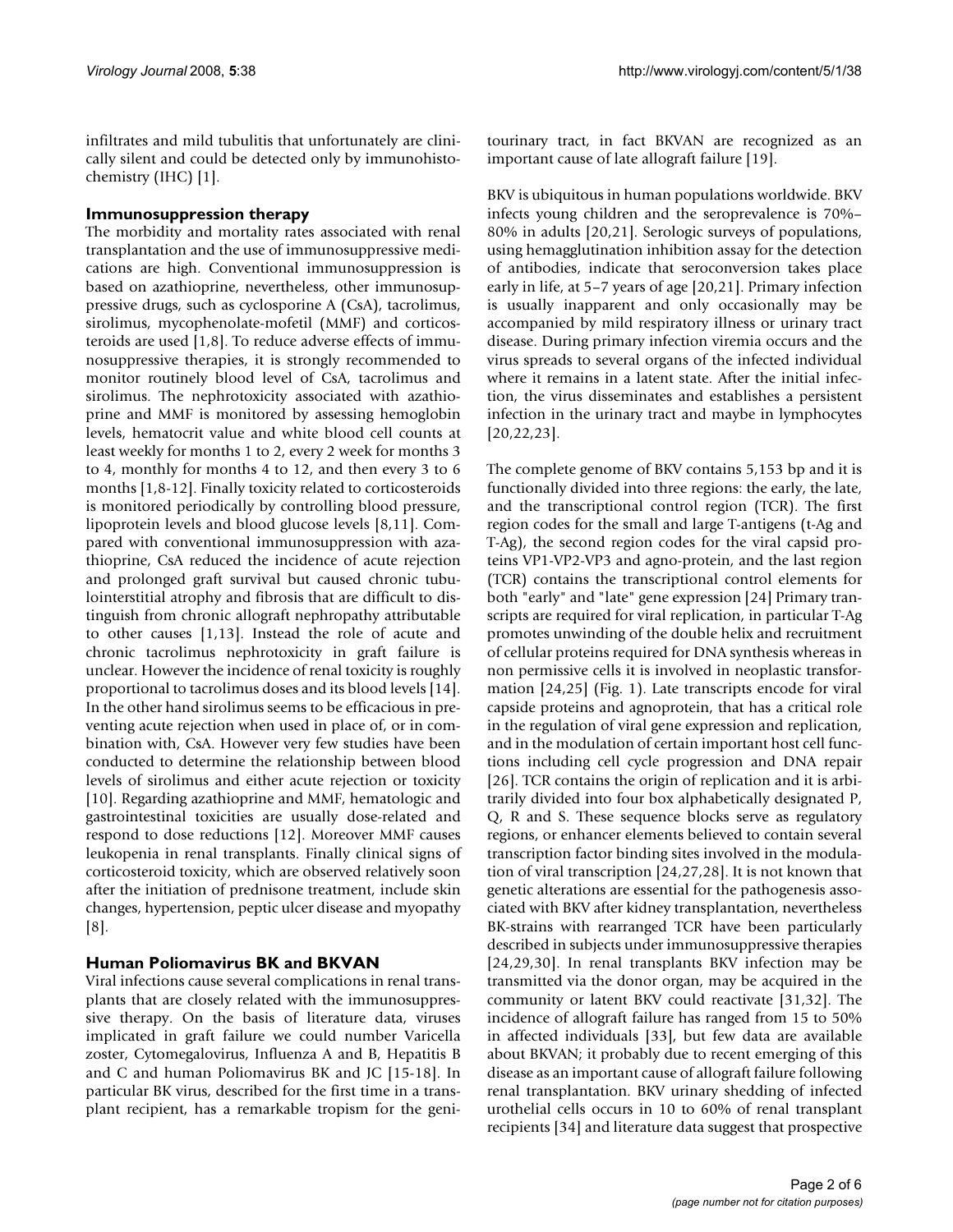

#### **Figure 1**

Schematic representation of the gene organization in the BK virus (BKV) genome. The double circle represents the double stranded DNA genomes. The genome is divided into three regions. The early region encodes three regulatory proteins (Agt, AgT, T'). The late region specifies four structural proteins and agnoprotein (VP1, VP2, VP3, VPx). The non-coding control region contains the elements for the control of viral DNA replication (ori) and viral gene expression. The arrows indicate the positive and negative strands according to the direction of viral transcription (24).

monitoring of patients at risk for BKVAN may identify those with active infection before renal function deteriorates [35-37]. Recent studies demonstrated that BKVAN develop in as many as 8% of renal allograft recipients, with as many as 50% of patients experiencing graft loss over the next 2 to 3 years of follow-up [34,38,39]. A current study performed by Giraldi et colleagues show that, in a cohort of the 117 patients followed up every three months during a two year period after transplantation, 4 had BKVAN (3.4%) confirmed by quantitative assays on plasma and urine and assessed by allograft biopsy [40].

# **BKVAN diagnosis**

BKVAN diagnosis is very difficult since this disease is often misdiagnosed as acute rejection or drug toxicity. Diagnostic tools available include histopathology by means of renal allograft biopsy, detection of BKV DNA on plasma and urine by polymerase-chain-reaction (PCR) and quantitative PCR (QPCR) and presence of "decoy cells" in the urine sediment. Diagnostic confirmation may be obtained using IHC, in situ hybridization (ISH), and/or electron microscopy (EM) in renal biopsy specimens [34,41-45].

Early identification provides the opportunity for intervention with reduction of the immunosuppression in an effort to control BKV replication and prevent BKVAN. The risk factors predisposing to BKVAN appear to be multiple, with immunosuppressive regimens containing tacrolimus and MMF representing recognized associations [41,46]. Several investigators have begun to define risk factors for BKV disease among renal transplant recipients. The serologic status of the donor and the recipient appears to be a predictor of BKV infection, but it is not currently clear whether it influences the development of BKV nephritis. Tubular injury could be a factor promoting viral replication in an immunocompromised state induced by tacrolimus or MMF. The load of dormant BKV in the grafted organ is likely to be another important risk factor: no dormant virus, no re-activation and most likely, no BKVAN [47]. On these basis, since no specific anti-viral therapy is available, reduction in immunosuppression remains the mainstay of treatment with an increased risk of subsequent rejection. Therefore an accurate diagnosis is important, as it allows for early intervention and possible recovery of renal function.

Urine cytology is based on decoy cells recovery. Decoy cells are epithelial cells with enlarged nuclei and large basophilic ground-glass intranuclear viral inclusions, screening for their presence provides a simple and an inexpensive tool for the diagnosis of BKV nephropathy, nevertheless, Papanicolaou-stained urine sediment is not to be considered a specific morphological marker of BKV disease [48,49].

Electron microscopy is very sensitive for detection of BK virions, but the finding of viral particles is not diagnostic of BKVAN, since the ultrastructural appearance of BK virus is poorly typical. Virions are arranged in paracrystalline arrays of naked, round, electron-dense structures that measure 45 nm in diameter. It is important to emphasize that electron microscopy cannot distinguish BKV from JC virus [41] (Fig. 2).

The histological diagnosis of BKVAN requires evaluation of a renal biopsy with demonstration and confirmation of the polyomavirus cytopathic changes by IHC and ISH [41]. BKVAN is characterized by the presence of polyomavirus cytopathic changes in the epithelium of the renal tubules and urothelial lining. The infected cells have an enlarged nucleus with a gelatinous basophilic inclusion resulting from the accumulation of the newly formed virions [50]. Confirmation of the polyomavirus infection is usually performed with immunohistochemical stains for the simian virus 40 (SV40) large T antigen (AgT), which identifies all polyomavirus infections due to cross-reactivity between SV40 and both BKV and JCV. Distinction between the different types of polyomavirus requires the use of species-specific antibodies, ISH or in situ PCR. Systematic studies comparing the clinical utility of each method have not been performed [50]. The sections are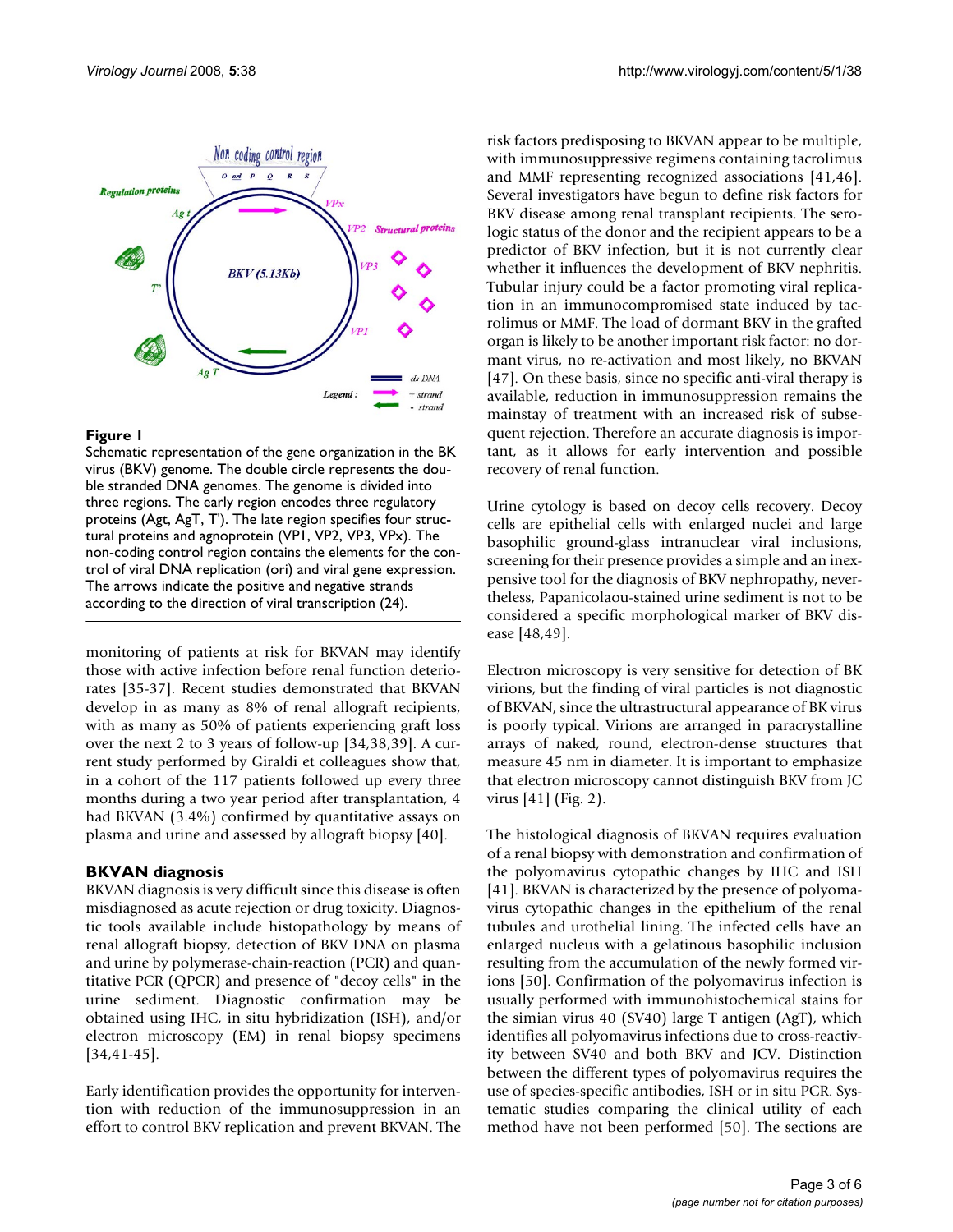

Figure 2 Immunohistochemistry, peroxidase stain, diaminobenzidine as marker, staining for BK polyoma virus with the antibody targeting the SV40 antigen. Note easily detectable, strong nuclear immunoreactivity in tubular cells. (350×), (41).

stained with hematoxylin-eosin and examined by means of light microscopy in order to evaluate the integrity of the tissue before proceeding to molecular analysis, to identify possible pathologic changes, and in particular to search for the presence of morphologic equivalents of cellular polyomavirus infection. In situ hybridization and immunohistochemistry are carried out to define the viral status of the infected tissues The reactions are detected by means of the streptavidin-biotin method and are revealed using diaminobenzidine as a chromogen. In situ hybridization is performed to localize the nucleic acid sequences of BKV and JCV at the subcellular level using commercially available biotinylated DNA probes [51].

For efficient early diagnosis of BKVAN, various molecular approaches are recommended. Quantitative PCR is a noninvasive method clinically useful since it is high sensitive and specific and it supplies quantitative data that allow pharmacological therapy management by clinicians because specific antiviral therapy for BKVAN does not currently exist and the reduction in immunosuppression depend on viral loads in urine and plasma specimens of kidney transplants [32,33,36,52]. Nevertheless it is important to underlie that the relationship between BKV viruria and viremia, the cut-offs and predictive values of BKV viruria and viremia for the occurrence of BKVAN, are still largely undefined [33]. In fact some literature studies from 2004 to nowadays showed that measurements of BKV viruria and BKV viremia have a different prognostic value for patient's therapeutic response and duration of therapy. In accordance with Drachenberg et colleagues BKV viruria precedes BKV viremia and it is a prerequisite for histologically proven BKVAN because the viral replication within the graft finally leads from viruria to viremia [53]. This hypothesis is also sustained by other Authors that maintained that viremia is not present in patients with low-level/limited viral replication in the urinary tract [34,43,44,52,54]. Moreover, in relation to these Authors, viremia is not useful for screening because of blood inhibitors present in plasma sample. Finally, although analytical and physiological variations may be significant when comparing viral urine load in patients with BKVAN, there is general agreement that repeated values above 107 BKV copies per milliliter are associated with BKVAN [32,53]. On the other hand a recent study performed by Basse et collaborators suggested that BKV viremia is a rare event after renal transplantation but it has emerged as the most specific test for BKV associated nephropathy [55]. Some Authors retain BKV viremia as the standard for BKVAN diagnosis since the presence of the virus in the blood represents a significant tissue damage and confirm the renal parenchymal involvement [37,56]. Therefore serial determinations of BK viremia are the best tool to demonstrate resolution of the disease after immunosuppression has been decreased [37,55-58]. Nevertheless, a study carried out by Hymes et colleagues from June 2003 to January 2006 on 20 renal transplant children showed that most patients remained PCR-positive despite reduction of immunosuppression. Moreover they did not identify any one drug as more prevalent among patients with BK viremia [59].

# **Conclusion**

In conclusion, there are several aspects of BKVAN pathology in kidney transplant patients requiring evaluation; it includes BKV transmissibility within kidneys transplanted, target organ effects, risk factors, time frame of reactivation and the best treatment options. Therefore it is essential to understand and to monitor the delicate balance between viral infection, immune regulation in the transplant population and immunosuppressive therapy in order to minimize viral injury and rejection risk to patients with BKV infection. Measuring of BKV DNA in urine and serum is an useful and non invasive tool for early detection and monitoring, nevertheless a combined approach of molecular techniques must be utilized to identify BK virus-associated nephropathy at an early phase facilitating well timed clinical intervention.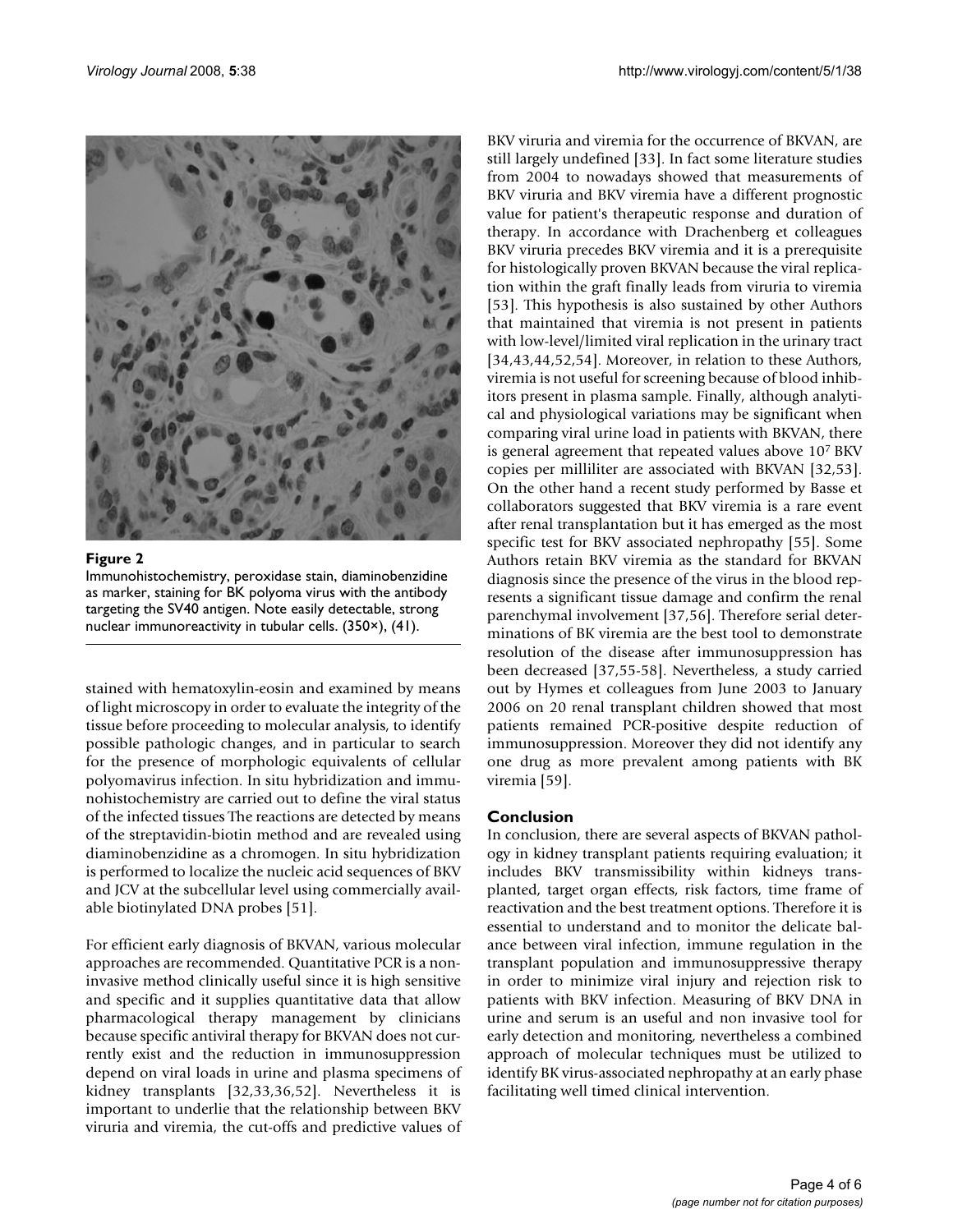#### **References**

- Kasiske BL, Vazquez MA, Harmon WE, Brown RS, Danovitch GM, Gaston RS, Roth D, Scandling JD, Singer GG, for the American Society of Transplantation: **[Recommendations for the outpatient](http://www.ncbi.nlm.nih.gov/entrez/query.fcgi?cmd=Retrieve&db=PubMed&dopt=Abstract&list_uids=11044969) [surveillance of renal transplant recipients.](http://www.ncbi.nlm.nih.gov/entrez/query.fcgi?cmd=Retrieve&db=PubMed&dopt=Abstract&list_uids=11044969)** *J Am Soc Nephrol* 2000, **11:**S1-S86.
- 2. Jeloka TK, Ross H, Smith R, Huang M, Fenton S, Cattran D, Schiff J, Cardella C, Cole E: **[Renal transplant outcome in high-cardio](http://www.ncbi.nlm.nih.gov/entrez/query.fcgi?cmd=Retrieve&db=PubMed&dopt=Abstract&list_uids=17845634)[vascular risk recipients.](http://www.ncbi.nlm.nih.gov/entrez/query.fcgi?cmd=Retrieve&db=PubMed&dopt=Abstract&list_uids=17845634)** *Clin Transplant* 2007, **21:**609-614.
- 3. Matignon M, Dahan K, Fruchaud G, Audard V, Grimbert P, Lang P: **[Kidney transplantation: indications, results, limitations, and](http://www.ncbi.nlm.nih.gov/entrez/query.fcgi?cmd=Retrieve&db=PubMed&dopt=Abstract&list_uids=17961972) [perspectives.](http://www.ncbi.nlm.nih.gov/entrez/query.fcgi?cmd=Retrieve&db=PubMed&dopt=Abstract&list_uids=17961972)** *Presse Med* 2007, **36:**1829-1834.
- 4. Foster CE, Weng RR, Smith CV, Imagawa DK: **The influence of organ acceptance criteria on long-term graft survival: outcomes of a kidney transplant program.** *Am J Surg* 2007, **195:**149-152.
- 5. Johnston O, O'kelly P, Spencer S, John Donohoe, Walshe JJ, Little DM, Hickey D, Conlon PJ: **[Reduced graft function \(with or with](http://www.ncbi.nlm.nih.gov/entrez/query.fcgi?cmd=Retrieve&db=PubMed&dopt=Abstract&list_uids=16720598)[out dialysis\) vs immediate graft function–a comparison of](http://www.ncbi.nlm.nih.gov/entrez/query.fcgi?cmd=Retrieve&db=PubMed&dopt=Abstract&list_uids=16720598) [long-term renal allograft survival.](http://www.ncbi.nlm.nih.gov/entrez/query.fcgi?cmd=Retrieve&db=PubMed&dopt=Abstract&list_uids=16720598)** *Nephrol Dial Transplant* 2006, **21:**2270-2274.
- Sancho A, Gavela E, Avila A, Morales A, Fernández-Nájera JE, Crespo JF, Pallardo LM: **[Risk factors and prognosis for proteinuria in](http://www.ncbi.nlm.nih.gov/entrez/query.fcgi?cmd=Retrieve&db=PubMed&dopt=Abstract&list_uids=17889119) [renal transplant recipients.](http://www.ncbi.nlm.nih.gov/entrez/query.fcgi?cmd=Retrieve&db=PubMed&dopt=Abstract&list_uids=17889119)** *Transplant Proc* 2007, **39:**2145-2147.
- 7. Schaub S, Mayr M, Hönger G, Bestland J, Steiger J, Regeniter A, Mihatsch MJ, Wilkins JA, Rush D, Nickerson P: **[Detection of subclinical](http://www.ncbi.nlm.nih.gov/entrez/query.fcgi?cmd=Retrieve&db=PubMed&dopt=Abstract&list_uids=17627245) [tubular injury after renal transplantation: comparison of](http://www.ncbi.nlm.nih.gov/entrez/query.fcgi?cmd=Retrieve&db=PubMed&dopt=Abstract&list_uids=17627245) [urine protein analysis with allograft histopathology.](http://www.ncbi.nlm.nih.gov/entrez/query.fcgi?cmd=Retrieve&db=PubMed&dopt=Abstract&list_uids=17627245)** *Transplantation* 2007, **84:**104-112.
- 8. Braun WE: **[Renal transplantation: basic concepts and evolu](http://www.ncbi.nlm.nih.gov/entrez/query.fcgi?cmd=Retrieve&db=PubMed&dopt=Abstract&list_uids=14569608)[tion of therapy.](http://www.ncbi.nlm.nih.gov/entrez/query.fcgi?cmd=Retrieve&db=PubMed&dopt=Abstract&list_uids=14569608)** *J Clin Apher* 2003, **18:**141-152.
- 9. Böhmig GA, Regele H, Hörl WH: **[Protocol biopsies after kidney](http://www.ncbi.nlm.nih.gov/entrez/query.fcgi?cmd=Retrieve&db=PubMed&dopt=Abstract&list_uids=15691264) [transplantation.](http://www.ncbi.nlm.nih.gov/entrez/query.fcgi?cmd=Retrieve&db=PubMed&dopt=Abstract&list_uids=15691264)** *Transpl Int* 2005, **18:**131-139.
- 10. Goldsmith D, Al-Khoury S, Shah N, Covic A: **Anaemia after renal transplantation–role of immunosuppressive drugs and a pathophysiological appraisal.** *Nephron Clin Pract* 2006, **104:**69-74.
- 11. Goldfarb S: **[Update in nephrology.](http://www.ncbi.nlm.nih.gov/entrez/query.fcgi?cmd=Retrieve&db=PubMed&dopt=Abstract&list_uids=18166760)** *Ann Intern Med* 2008, **148:**49-54.
- 12. Shipkova M, Armstrong VW, Oellerich M, Wieland E: **[Mycopheno](http://www.ncbi.nlm.nih.gov/entrez/query.fcgi?cmd=Retrieve&db=PubMed&dopt=Abstract&list_uids=16863458)[late mofetil in organ transplantation: focus on metabolism,](http://www.ncbi.nlm.nih.gov/entrez/query.fcgi?cmd=Retrieve&db=PubMed&dopt=Abstract&list_uids=16863458) [safety and tolerability.](http://www.ncbi.nlm.nih.gov/entrez/query.fcgi?cmd=Retrieve&db=PubMed&dopt=Abstract&list_uids=16863458)** *Expert Opin Drug Metab Toxicol* 2005, **1:**505-526.
- 13. Vítko S, Viklický O: **[Cyclosporine renal dysfunction.](http://www.ncbi.nlm.nih.gov/entrez/query.fcgi?cmd=Retrieve&db=PubMed&dopt=Abstract&list_uids=15041346)** *Transplant Proc* 2004, **36:**243S-247S.
- 14. Scott LJ, McKeage K, Keam SJ, Plosker GL: **[Tacrolimus: a further](http://www.ncbi.nlm.nih.gov/entrez/query.fcgi?cmd=Retrieve&db=PubMed&dopt=Abstract&list_uids=12790696) [update of its use in the management of organ transplanta](http://www.ncbi.nlm.nih.gov/entrez/query.fcgi?cmd=Retrieve&db=PubMed&dopt=Abstract&list_uids=12790696)[tion.](http://www.ncbi.nlm.nih.gov/entrez/query.fcgi?cmd=Retrieve&db=PubMed&dopt=Abstract&list_uids=12790696)** *Drugs* 2003, **63:**1247-1297.
- 15. Drachenberg CB, Hirsch HH, Papadimitriou JC, Gosert R, Wali RK, Munivenkatappa R, Nogueira J, Cangro CB, Haririan A, Mendley S, Ramos E: **[Polyomavirus BK versus JC replication and neph](http://www.ncbi.nlm.nih.gov/entrez/query.fcgi?cmd=Retrieve&db=PubMed&dopt=Abstract&list_uids=17700156)[ropathy in renal transplant recipients: a prospective evalua](http://www.ncbi.nlm.nih.gov/entrez/query.fcgi?cmd=Retrieve&db=PubMed&dopt=Abstract&list_uids=17700156)[tion.](http://www.ncbi.nlm.nih.gov/entrez/query.fcgi?cmd=Retrieve&db=PubMed&dopt=Abstract&list_uids=17700156)** *Transplantation* 2007, **84:**323-330.
- 16. Fishman JA, Emery V, Freeman R, Pascual M, Rostaing L, Schlitt HJ, Sgarabotto D, Torre-Cisneros J, Uknis ME: **[Cytomegalovirus in](http://www.ncbi.nlm.nih.gov/entrez/query.fcgi?cmd=Retrieve&db=PubMed&dopt=Abstract&list_uids=17425738) [transplantation-challenging the status quo.](http://www.ncbi.nlm.nih.gov/entrez/query.fcgi?cmd=Retrieve&db=PubMed&dopt=Abstract&list_uids=17425738)** *Clin Transplant* 2007, **21:**149-158.
- 17. Linares L, Cofán F, Cervera C, Ricart MJ, Oppenheimer F, Campistol JM, Moreno A: **[Infection-related mortality in a large cohort of](http://www.ncbi.nlm.nih.gov/entrez/query.fcgi?cmd=Retrieve&db=PubMed&dopt=Abstract&list_uids=17889145) [renal transplant recipients.](http://www.ncbi.nlm.nih.gov/entrez/query.fcgi?cmd=Retrieve&db=PubMed&dopt=Abstract&list_uids=17889145)** *Transplant Proc* 2007, **39:**2225-2227.
- 18. Schweitzer EJ, Perencevich EN, Philosophe B, Bartlett ST: **[Estimated](http://www.ncbi.nlm.nih.gov/entrez/query.fcgi?cmd=Retrieve&db=PubMed&dopt=Abstract&list_uids=17511680) [benefits of transplantation of kidneys from donors at](http://www.ncbi.nlm.nih.gov/entrez/query.fcgi?cmd=Retrieve&db=PubMed&dopt=Abstract&list_uids=17511680) [increased risk for HIV or hepatitis C infection.](http://www.ncbi.nlm.nih.gov/entrez/query.fcgi?cmd=Retrieve&db=PubMed&dopt=Abstract&list_uids=17511680)** *Am J Transplant* 2007, **7:**1515-1525.
- 19. Randhawa P, Vats A, Shapiro R: **[The pathobiology of polyomavi](http://www.ncbi.nlm.nih.gov/entrez/query.fcgi?cmd=Retrieve&db=PubMed&dopt=Abstract&list_uids=16626033)[rus infection in man.](http://www.ncbi.nlm.nih.gov/entrez/query.fcgi?cmd=Retrieve&db=PubMed&dopt=Abstract&list_uids=16626033)** *Adv Exp Med Biol* 2006, **577:**148-159.
- 20. Knowles WA: **[Discovery and epidemiology of the human poly](http://www.ncbi.nlm.nih.gov/entrez/query.fcgi?cmd=Retrieve&db=PubMed&dopt=Abstract&list_uids=16626025)[omaviruses BK virus \(BKV\) and JC virus \(JCV\).](http://www.ncbi.nlm.nih.gov/entrez/query.fcgi?cmd=Retrieve&db=PubMed&dopt=Abstract&list_uids=16626025)** *Adv Exp Med Biol* 2006, **577:**19-45.
- 21. Lundstig A, Dillner J: **[Serological diagnosis of human polyoma](http://www.ncbi.nlm.nih.gov/entrez/query.fcgi?cmd=Retrieve&db=PubMed&dopt=Abstract&list_uids=16626030)[virus infection.](http://www.ncbi.nlm.nih.gov/entrez/query.fcgi?cmd=Retrieve&db=PubMed&dopt=Abstract&list_uids=16626030)** *Adv Exp Med Biol* 2006, **577:**96-101.
- 22. Ashok A, Atwood WJ: **[Virus receptors and tropism.](http://www.ncbi.nlm.nih.gov/entrez/query.fcgi?cmd=Retrieve&db=PubMed&dopt=Abstract&list_uids=16626027)** *Adv Exp Med Biol* 2006, **577:**60-72.
- 23. Doerries K: **[Human polyomavirus JC and BK persistent infec](http://www.ncbi.nlm.nih.gov/entrez/query.fcgi?cmd=Retrieve&db=PubMed&dopt=Abstract&list_uids=16626031)[tion.](http://www.ncbi.nlm.nih.gov/entrez/query.fcgi?cmd=Retrieve&db=PubMed&dopt=Abstract&list_uids=16626031)** *Adv Exp Med Biol* 2006, **577:**102-116.
- 24. Fioriti D, Videtta M, Mischitelli M, Degener AM, Russo G, Giordano A, Pietropaolo V: **[The human polyomavirus BK: Potential role](http://www.ncbi.nlm.nih.gov/entrez/query.fcgi?cmd=Retrieve&db=PubMed&dopt=Abstract&list_uids=15690396) [in cancer.](http://www.ncbi.nlm.nih.gov/entrez/query.fcgi?cmd=Retrieve&db=PubMed&dopt=Abstract&list_uids=15690396)** *J Cell Physiol* 2005, **204:**402-406.
- 25. Lee W, Langhoff E: **[Polyomavirus in human cancer develop](http://www.ncbi.nlm.nih.gov/entrez/query.fcgi?cmd=Retrieve&db=PubMed&dopt=Abstract&list_uids=16626045)[ment.](http://www.ncbi.nlm.nih.gov/entrez/query.fcgi?cmd=Retrieve&db=PubMed&dopt=Abstract&list_uids=16626045)** *Adv Exp Med Biol* 2006, **577:**310-318.
- 26. Khalili K, White MK, Sawa H, Nagashima K, Safak M: **[The agnopro](http://www.ncbi.nlm.nih.gov/entrez/query.fcgi?cmd=Retrieve&db=PubMed&dopt=Abstract&list_uids=15573377)[tein of polyomaviruses: a multifunctional auxiliary protein.](http://www.ncbi.nlm.nih.gov/entrez/query.fcgi?cmd=Retrieve&db=PubMed&dopt=Abstract&list_uids=15573377)** *J Cell Physiol* 2005, **204:**1-7.
- 27. Hirsch HH, Steiger J: **[Polyomavirus BK.](http://www.ncbi.nlm.nih.gov/entrez/query.fcgi?cmd=Retrieve&db=PubMed&dopt=Abstract&list_uids=14522260)** *Lancet Infect Dis* 2003, **3:**611-623.
- 28. Kim HS, Henson JW, Frisque RJ: **Transcription and replication in the human polyomaviruses.** In *Human Polyomaviruses* Edited by: Wiley-Liss. INC. New York; 2001:73-126.
- 29. Agha I, Brennan DC: **[BK virus and immunosuppressive agents.](http://www.ncbi.nlm.nih.gov/entrez/query.fcgi?cmd=Retrieve&db=PubMed&dopt=Abstract&list_uids=16626035)** *Adv Exp Med Biol* 2006, **577:**174-184.
- 30. Randhawa P, Zygmunt D, Shapiro R, Vats A, Weck K, Swalsky P, Finkelstein S: **[Viral regulatory region sequence variations in kid](http://www.ncbi.nlm.nih.gov/entrez/query.fcgi?cmd=Retrieve&db=PubMed&dopt=Abstract&list_uids=12846774)[ney tissue obtained from patients with BK virus](http://www.ncbi.nlm.nih.gov/entrez/query.fcgi?cmd=Retrieve&db=PubMed&dopt=Abstract&list_uids=12846774) [nephropathy.](http://www.ncbi.nlm.nih.gov/entrez/query.fcgi?cmd=Retrieve&db=PubMed&dopt=Abstract&list_uids=12846774)** *Kidney Int* 2003, **64:**743-747.
- 31. Hariharan S: **[BK virus nephritis after renal transplantation.](http://www.ncbi.nlm.nih.gov/entrez/query.fcgi?cmd=Retrieve&db=PubMed&dopt=Abstract&list_uids=16395271)** *Kidney Int* 2006, **69:**655-662.
- 32. Hirsch HH: **[BK virus: opportunity makes a pathogen.](http://www.ncbi.nlm.nih.gov/entrez/query.fcgi?cmd=Retrieve&db=PubMed&dopt=Abstract&list_uids=16007533)** *Clin Infect Dis* 2005, **41:**354-360.
- 33. Djamali A, Samaniego M, Muth B: **[Medical care of kidney trans](http://www.ncbi.nlm.nih.gov/entrez/query.fcgi?cmd=Retrieve&db=PubMed&dopt=Abstract&list_uids=17699268)[plant recipients after the first posttransplant year.](http://www.ncbi.nlm.nih.gov/entrez/query.fcgi?cmd=Retrieve&db=PubMed&dopt=Abstract&list_uids=17699268)** *Clin J Am Soc Nephrol* 2006, **1:**623-640.
- 34. Pang XL, Doucette K, LeBlanc B, Cockfield SM, Preiksaitis JK: **[Moni](http://www.ncbi.nlm.nih.gov/entrez/query.fcgi?cmd=Retrieve&db=PubMed&dopt=Abstract&list_uids=17855578)toring of polyomavirus BK virus viruria and viremia in renal [allograft recipients by use of a quantitative real-time PCR](http://www.ncbi.nlm.nih.gov/entrez/query.fcgi?cmd=Retrieve&db=PubMed&dopt=Abstract&list_uids=17855578) [assay: one-year prospective study.](http://www.ncbi.nlm.nih.gov/entrez/query.fcgi?cmd=Retrieve&db=PubMed&dopt=Abstract&list_uids=17855578)** *J Clin Microbiol* 2007, **45:**3568-3573.
- 35. Drachenberg CB, Beskow CO, Cangro CB, Bourquin PM, Simsir A, Fink J, Weir MR, Klassen DK, Bartlett ST, Papadimitriou JC: **[Human](http://www.ncbi.nlm.nih.gov/entrez/query.fcgi?cmd=Retrieve&db=PubMed&dopt=Abstract&list_uids=10452511) [polyomavirus in renal allograft biopsies: morphological find](http://www.ncbi.nlm.nih.gov/entrez/query.fcgi?cmd=Retrieve&db=PubMed&dopt=Abstract&list_uids=10452511)[ings and correlation with urine cytology.](http://www.ncbi.nlm.nih.gov/entrez/query.fcgi?cmd=Retrieve&db=PubMed&dopt=Abstract&list_uids=10452511)** *Hum Pathol* 1999, **30:**970-977.
- 36. Hirsch HH, Knowles W, Dickenmann M, Passweg J, Klimkait T, Mihatsch MJ, Steiger J: **[Prospective study of polyomavirus type BK](http://www.ncbi.nlm.nih.gov/entrez/query.fcgi?cmd=Retrieve&db=PubMed&dopt=Abstract&list_uids=12181403) [replication and nephropathy in renal-transplant recipients.](http://www.ncbi.nlm.nih.gov/entrez/query.fcgi?cmd=Retrieve&db=PubMed&dopt=Abstract&list_uids=12181403)** *N Engl J Med* 2002, **347:**488-496.
- 37. Nickeleit V, Klimkait T, Binet IF, Dalquen P, Del Zenero V, Thiel G, Mihatsch MJ, Hirsch HH: **[Testing for polyomavirus type BK](http://www.ncbi.nlm.nih.gov/entrez/query.fcgi?cmd=Retrieve&db=PubMed&dopt=Abstract&list_uids=10793163) [DNA in plasma to identify renal-allograft recipients with](http://www.ncbi.nlm.nih.gov/entrez/query.fcgi?cmd=Retrieve&db=PubMed&dopt=Abstract&list_uids=10793163) [viral nephropathy.](http://www.ncbi.nlm.nih.gov/entrez/query.fcgi?cmd=Retrieve&db=PubMed&dopt=Abstract&list_uids=10793163)** *N Engl J Med* 2000, **342:**1309-1315.
- 38. Alangaden GJ, Thyagarajan R, Gruber SA, Morawski K, Garnick J, El-Amm JM, West MS, Sillix DH, Chandrasekar PH, Haririan A: **[Infec](http://www.ncbi.nlm.nih.gov/entrez/query.fcgi?cmd=Retrieve&db=PubMed&dopt=Abstract&list_uids=16842513)[tious complications after kidney transplantation: current](http://www.ncbi.nlm.nih.gov/entrez/query.fcgi?cmd=Retrieve&db=PubMed&dopt=Abstract&list_uids=16842513) [epidemiology and associated risk factors.](http://www.ncbi.nlm.nih.gov/entrez/query.fcgi?cmd=Retrieve&db=PubMed&dopt=Abstract&list_uids=16842513)** *Clin Transplant* 2006, **20:**401-409.
- 39. Beimler J, Sommerer C, Zeier M: **The influence of immunosuppression on the development of BK virus nephropathy–does it matter?** *Nephrol Dial Transplant* 2007, **22:**66-71.
- 40. Giraldi C, Noto A, Tenuta R, Greco F, Perugini D, Dodaro S, Spadafora M, Lo Bianco AM, Savino O, Papalia T, Greco R, Bonofiglio R: [Prospective study of BKV nephropathy in 117 renal trans](http://www.ncbi.nlm.nih.gov/entrez/query.fcgi?cmd=Retrieve&db=PubMed&dopt=Abstract&list_uids=17619256)**[plant recipients.](http://www.ncbi.nlm.nih.gov/entrez/query.fcgi?cmd=Retrieve&db=PubMed&dopt=Abstract&list_uids=17619256)** *New Microbiol* 2007, **30:**127-130.
- 41. Latif S, Zaman F, Veeramachaneni R, Jones L, Uribe-Uribe N, Turbat-Herrera EA, Herrera GA: **[BK polyomavirus in renal transplants:](http://www.ncbi.nlm.nih.gov/entrez/query.fcgi?cmd=Retrieve&db=PubMed&dopt=Abstract&list_uids=17613999) [role of electron microscopy and immunostaining in detect](http://www.ncbi.nlm.nih.gov/entrez/query.fcgi?cmd=Retrieve&db=PubMed&dopt=Abstract&list_uids=17613999)[ing early infection.](http://www.ncbi.nlm.nih.gov/entrez/query.fcgi?cmd=Retrieve&db=PubMed&dopt=Abstract&list_uids=17613999)** *Ultrastruct Pathol* 2007, **31:**199-207.
- 42. Mannon RB, Hoffmann SC, Kampen RL, Cheng OC, Kleiner DE, Ryschkewitsch C, Curfman B, Major E, Hale DA, Kirk AD: **[Molecular](http://www.ncbi.nlm.nih.gov/entrez/query.fcgi?cmd=Retrieve&db=PubMed&dopt=Abstract&list_uids=16303001) [evaluation of BK polyomavirus nephropathy.](http://www.ncbi.nlm.nih.gov/entrez/query.fcgi?cmd=Retrieve&db=PubMed&dopt=Abstract&list_uids=16303001)** *Am J Transplant* 2005, **5:**2883-93.
- 43. Mischitelli M, Fioriti D, Anzivino E, Bellizzi A, Ferretti G, Gussman N, Mitterhofer AP, Tinti F, Barile M, Dal Maso M, Chiarini F, Pietropaolo V: **[BKV QPCR detection and infection monitoring in renal](http://www.ncbi.nlm.nih.gov/entrez/query.fcgi?cmd=Retrieve&db=PubMed&dopt=Abstract&list_uids=17802907) [transplant recipients.](http://www.ncbi.nlm.nih.gov/entrez/query.fcgi?cmd=Retrieve&db=PubMed&dopt=Abstract&list_uids=17802907)** *New Microbiol* 2007, **30:**271-274.
- 44. Tong CY, Hilton R, MacMahon EM, Brown L, Pantelidis P, Chrystie IL, Kidd IM, Tungekar MF, Pattison JM: **[Monitoring the progress of](http://www.ncbi.nlm.nih.gov/entrez/query.fcgi?cmd=Retrieve&db=PubMed&dopt=Abstract&list_uids=15292464) [BK virus associated nephropathy in renal transplant recipi](http://www.ncbi.nlm.nih.gov/entrez/query.fcgi?cmd=Retrieve&db=PubMed&dopt=Abstract&list_uids=15292464)[ents.](http://www.ncbi.nlm.nih.gov/entrez/query.fcgi?cmd=Retrieve&db=PubMed&dopt=Abstract&list_uids=15292464)** *Nephrol Dial Transplant* 2004, **19:**2598-2605.
- 45. Vats A, Randhawa PS, Shapiro R: **[Diagnosis and treatment of BK](http://www.ncbi.nlm.nih.gov/entrez/query.fcgi?cmd=Retrieve&db=PubMed&dopt=Abstract&list_uids=16626039) [virus-associated transplant nephropathy.](http://www.ncbi.nlm.nih.gov/entrez/query.fcgi?cmd=Retrieve&db=PubMed&dopt=Abstract&list_uids=16626039)** *Adv Exp Med Biol* 2006, **577:**213-227.